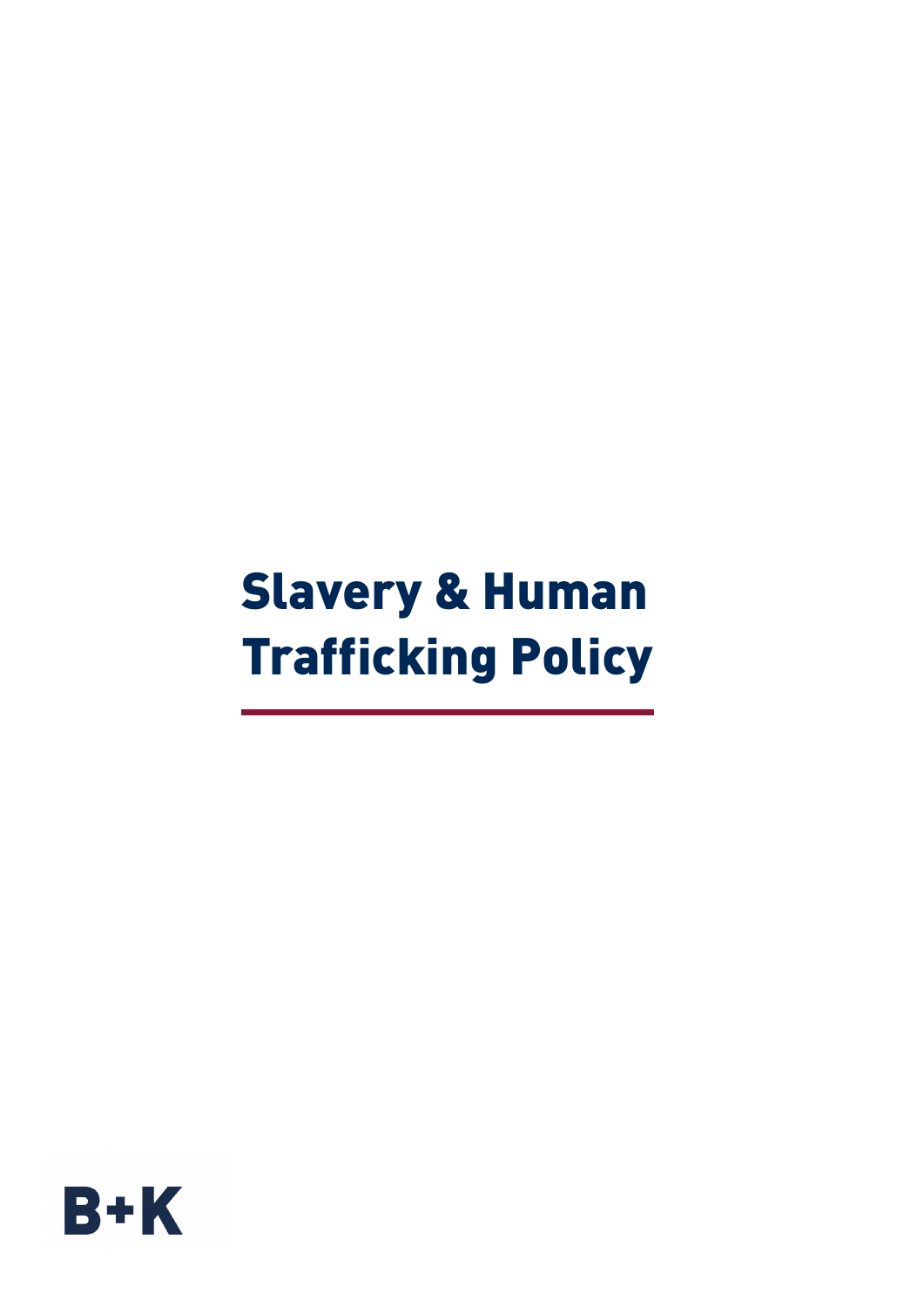# Slavery & Human Trafficking Policy

Bowmer + Kirkland Ltd and its subsidiaries (the Group) is committed to maintaining and improving our systems and processes, to avoid complicity in human rights violations, related to our both own operations and that of our supply chain. The Group recognises that slavery and human trafficking occur in many forms. Therefore, throughout this disclosure we use the terms "slavery and human trafficking" to incorporate all forms of coerced labour.

Our commitment to human rights is embedded within our culture and reflected within the Group policies and procedures. We are conscious of our obligation to improve and implement the Code of Conduct across our supply chain. The Group will strive to ensure that slavery and human trafficking is not taking place within our directly employed workforce or forming any part of our supply chain.

This transparency and disclosure obligation under the Modern Slavery Act 2015 within our own business and within our supply chain is expected of all of other business partners we come into contact with across our usual operations. As part of our conditions of working with us we include specific clauses that prohibit the use of forced, compulsory or trafficked labour including anyone held in slavery or servitude.

We are totally opposed to and have a zero tolerance of any involvment within the modern slavery industry and are committed to act ethically and with integrity in all of our business dealings.

In addition to the legal requirement we have also agreed to uphold The Athens Ethical Principles, which demonstrate our proactive commitment towards ending modern slavery and human trafficking by the year 2030.



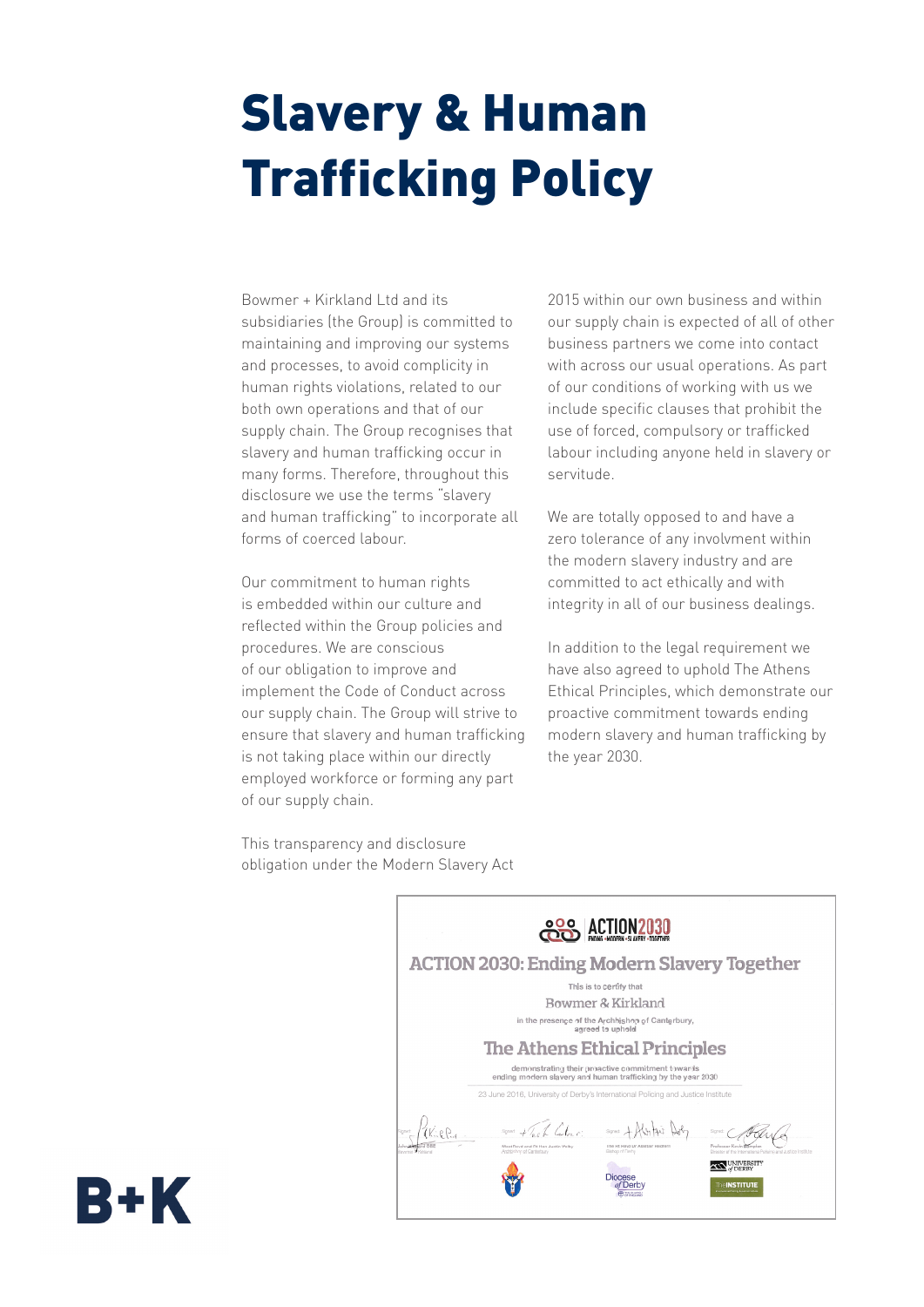# Slavery & Human **Trafficking Policy (cont)**

### Responsibilities for the **Policy**

Overall responsibility for compliance to this policy and its review is with the board of directors of Bowmer + Kirkland Limited. The Group Business Development Director will be the lead role for the review and administration of this policy alongside the HR Manager and Quality Manager. Management at all levels are responsible for ensuring direct reports understand and comply with the policy and are up to date with issues relating to modern slavery in supply chains.

## Compliance with the Policy

All staff are aware of the policy and suitable information and training is made available to ensure a clear understanding of the issues relating to modern slavery within our business and the supply chains.

Any concerns relating to isses with the company and its supply chain and in connection with modern slavery are reported at the earliest possible stage via Business Development and line managers or reported in line with our grievance procedure and whistle blowing policy.

We aim to encourage openness in reporting if these matters and will support any member of staff throughout investigations raised in good faith.

Our in-house, direct recruitment processes are reviewed regularly and include face to face communications with any potential candidates. We also confirm identities by checking originals of relevant identification documents and ensure all payments are made directly into a personal bank account.

Within our supply chain we are implementing processes to ensure, as reasonably practicable, that our supply chain are adhering to our expectations within their own workforce. These requirements necessitate that our approved supply chain demonstrates the steps they are taking to ensure slavery + human trafficking are not taking place within their businesses and their own supply chains. The Group will be carrying out targeted audits within areas of our supply chain which are identified as most at risk, alongside random audits of our general supply chain members.

### Communicating our Policy

The Board of Directors and all of the Group's team encourage anyone (including employees, sub-contractors, suppliers and clients) to report in good faith any issues or concerns regarding ethics, human rights, legal or regulatory violations, including improper or unethical business practices such as fraud, bribery and any concerns regarding slavery and human trafficking.

## Awareness of this Policy

Awareness of this policy is raised via our regular updates to all of our team and is included within our welcome pack and induction for all directly employed